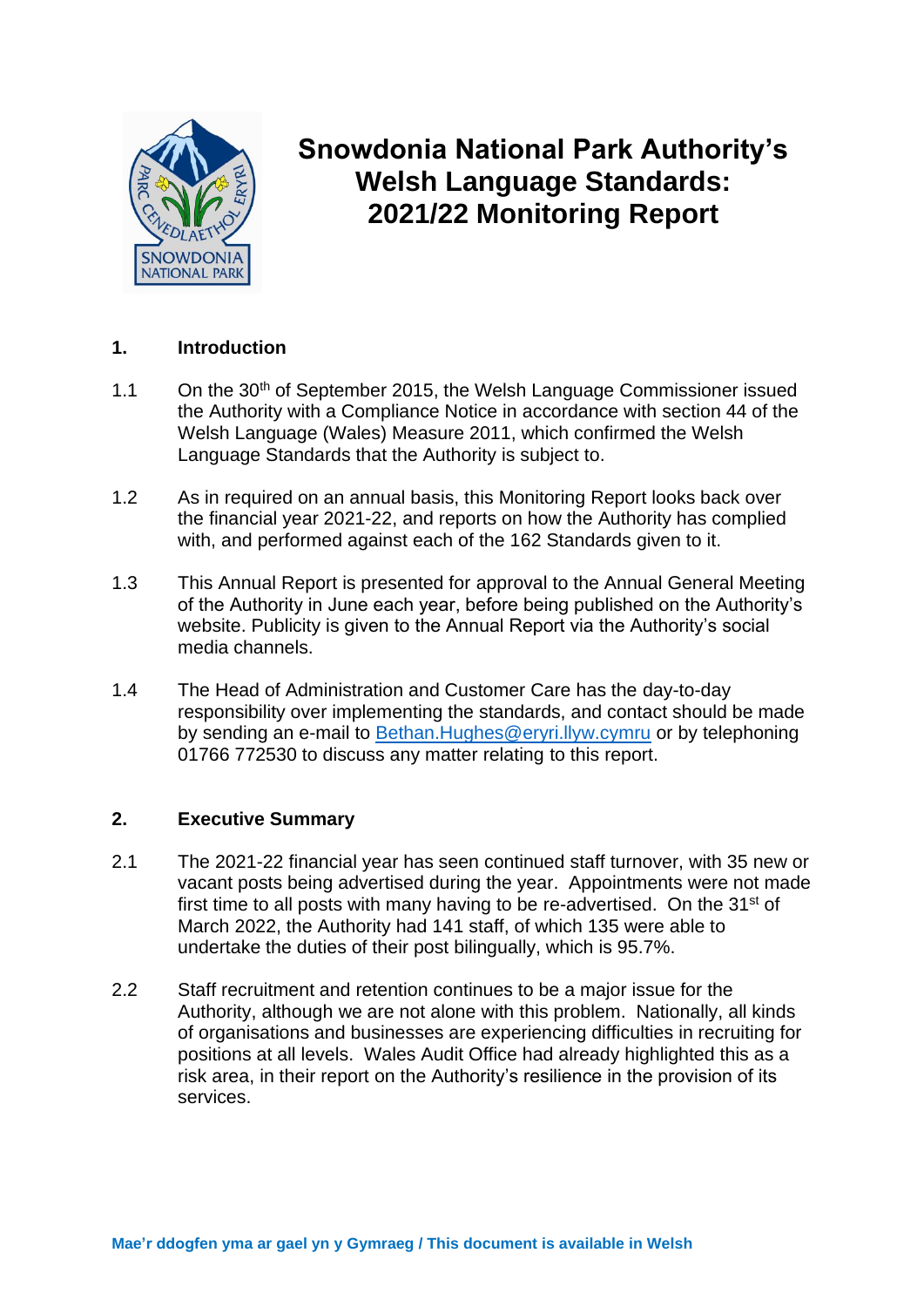- 2.3 During the year, the Chief Executive commissioned research into Authority's salaries, which concluded that the Authority's pay structure was not competitive, compared to other public sector employers in Northwest Wales.
- 2.4 Members also recommended that acknowledging bilingualism should be included within the review of the Authority's pay structure. Members considered that the ability to be bilingual was essential in enabling the Authority to provide its services - there is a business case to recognise such in its pay structure.
- 2.5 Members agreed that a common standard across the workforce would be desirable. It was agreed that the current adopted Welsh language skills framework, could be adjusted for such a purpose. The framework sets out clearly the expectations and attainment of the Welsh language for all posts in four areas.
- 2.6 After staff and union consultation, the expected linguistic standard for both languages before progression onto the final pay point in any pay band was agreed. The linguistic standard for most jobs as identified under Welsh language skills framework, will however mostly be higher than a common standard across the Authority.
- 2.7 The attainment levels for both languages for the pay structure were set at Listening (3) Reading (2) Talking (3) and Writing (2).
- 2.8 Throughout 2021-22 the majority of head office staff continued to work from home, as various restrictions were put in place and lifted throughout the year.
- 2.9 A new VoIP telephone system was installed in April 2021, which now enables all staff to answer telephone calls to their direct office number both over their laptop and through an app on a mobile phone. This new system now ensures that staff who are working from home are contactable by members of the public as if they were in the office, which enables a seamless service.
- 2.10 All staff are instructed to set a bilingual voice mail message on their direct line numbers. However, if a personalised message hasn't been set for whatever reason, the voice mail message automatically defaults to a standard bilingual message set for reception, therefore ensuring compliance with the relevant Standards.
- 2.11 In November 2021 the Authority approved for publication, a report assessing the outcome of the Authority's Welsh Language Promotion Strategy. The report highlighted examples of the positive work that has been done over the last 5 years in promoting and raising awareness of the Welsh language.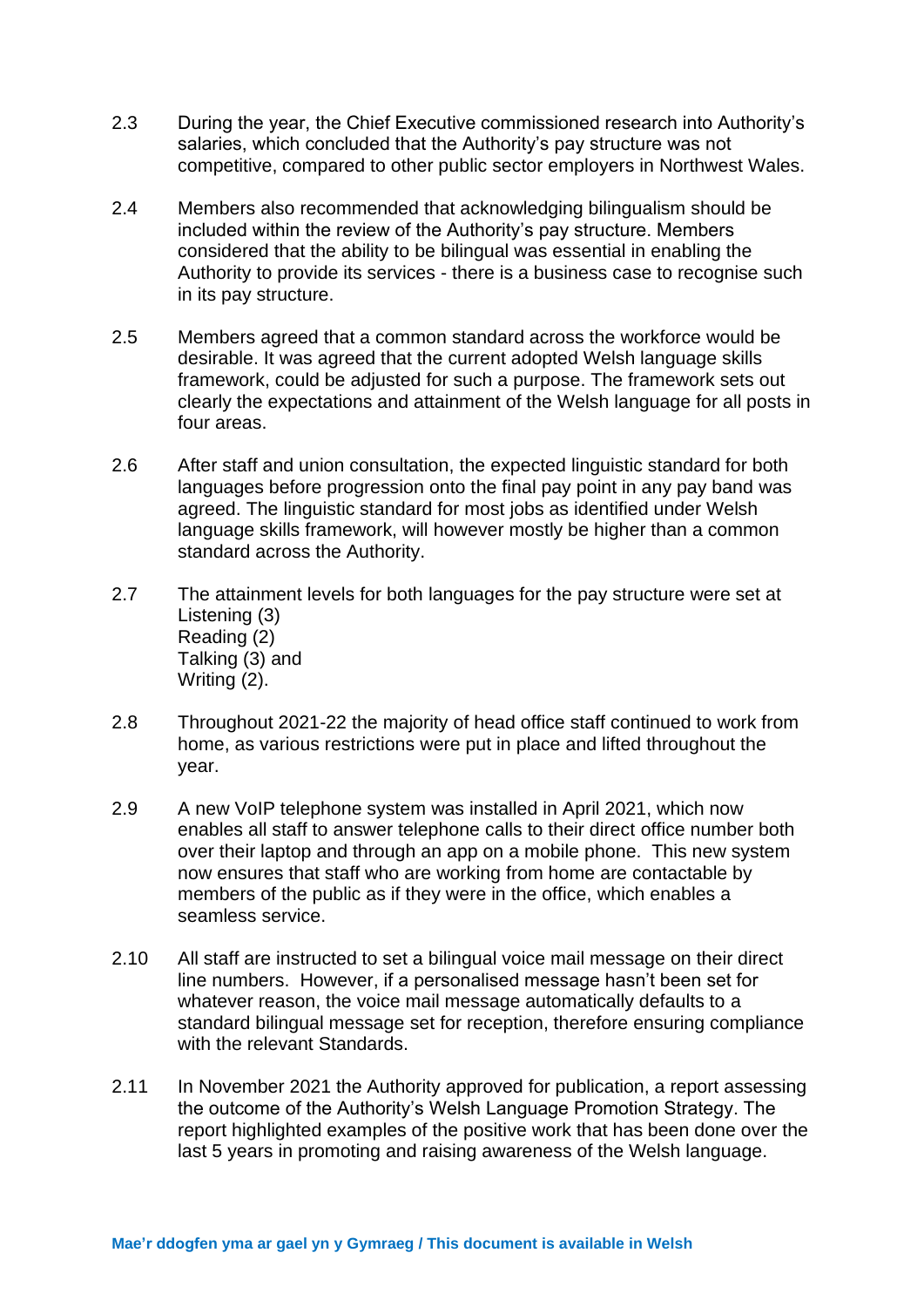- 2.12 Unfortunately, without the 2021 Census results, it is impossible to conclude if the target of a 2% increase in the number of Welsh speakers within the National Park had been reached.
- 2.13 Initial scoping work has commenced on producing a new strategy for the 5 next years, with a Member Steering Group due to be established at the Annual General Meeting of the Authority this summer, to drive the process forward.
- 2.14 In April 2021, a complaint was made to the Welsh Language Commissioner that the pre-book parking system that was implemented at Pen y Pass, did not enable an individual to proceed through the entire booking process through Welsh. This service, available by clicking a link from the Authority's website to a third-party provider, was not fully bilingual despite assurances from the company that this was possible prior to signing the initial contact.
- 2.15 After an investigation by the Welsh Language Commissioner, a Decision Notice was issued on the 15<sup>th</sup> of October 2021 confirming the Authority's failure to conform with Standards 50, 52 and 56.
- 2.16 The Authority was asked to draw up an action plan outlining the steps to be taken to ensure compliance with the appropriate Standards, and a timescale of a year was given to be fully compliant.
- 2.17 One of the difficulties the Authority faced with implementing such a system, is that it had to be fully integrated with ANPR technology, as the ultimate intention for the future is that the system can operate with minimum staffing resources. The limited number of companies that can both offer this technology and were willing to develop a bilingual solution was extremely limited.
- 2.18 Despite this, a contract was entered into with JustPark, and a system was implemented in time for the Easter holidays in April this year. At the time of writing, there are a couple of minor issues which are still to be resolved to ensure full compliance with the relevant Standards, and officers continue to work with the company to address these.
- 2.19 There were no other complaints regarding the Welsh language provision of services in any other area of the Authority's work during the year.
- 2.20 In conclusion, the Welsh language continues to be an integral part of the Authority's identity and culture, and this is reflected in the work that is done and the services provided.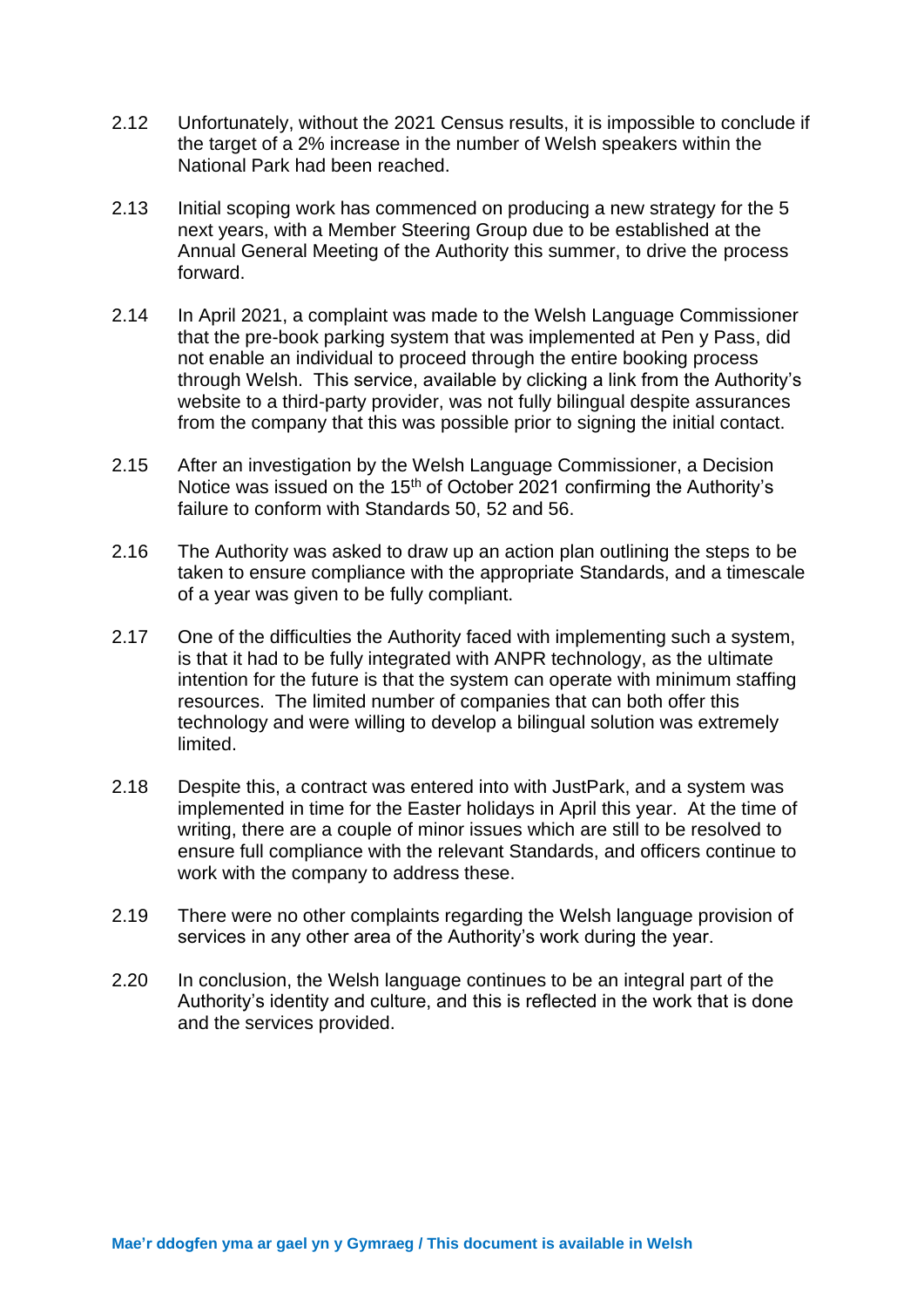#### **3. Service Delivery Standards**

- 3.1 Correspondence (Standards 1-7): The Authority sends out correspondence in the language of choice of the recipient, or in cases when this is not known a bilingual version of the correspondence is sent.
- 3.2 When bilingual correspondence is sent out, the Welsh and English language is treated equally by appearing side by side (where this is possible), with the same font and size used in both languages. On rare occasions when separate Welsh and English correspondence is produced, both versions are identical in terms of font and size, including contact details, signatures etc.
- 3.3 Telephone Calls (Standards 8-22): All staff who work at the Authority's main receptions and Information Centres are fully bilingual and accordingly are able to deal with all enquiries through the medium of Welsh at the first point of contact.
- 3.4 The Authority has an automated menu on the main contact number, which gives a choice to proceed in Welsh or English. Menu choices are then given in the language chosen. The pre-recorded message for out of hours is bilingual with the message in Welsh being transmitted first.
- 3.5 When contact is made through a direct line telephone number, staff are instructed to greet the caller with a bilingual greeting (with the Welsh first) or with a neutral greeting, ensuring that the Welsh language is not treated less favourably that the English language.
- 3.6 When contact is made through a direct line telephone number, staff are instructed to set a bilingual message on their voice mail, with the Welsh message playing first.
- 3.7 As the majority of the Authority staff are bilingual, any calls from Welsh speakers are dealt with at the first point of contact. For the staff that are not fully able to carry out a conversation in Welsh, they will transfer the call to a colleague without any delay.
- 3.8 During the year, the majority of office staff have continued to work from home. The new telephone system installed by the Authority in April 2021 now enables staff to answer their direct line office telephone numbers through an app on their mobile phone and through their laptop.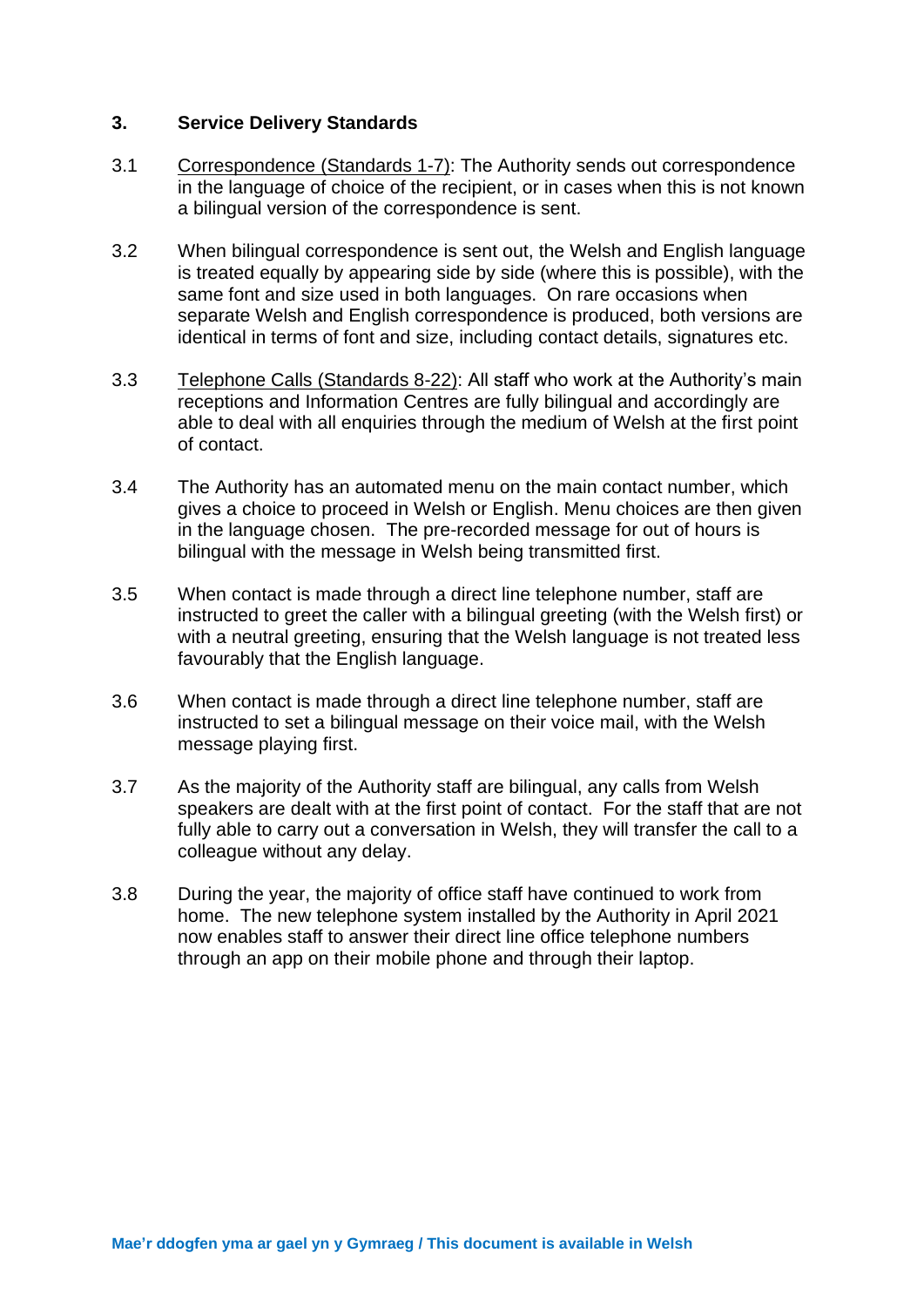- 3.9 Meetings (Standards 23-38): All meetings arranged with an individual have and will continue to be conducted in the language of choice of the individual. For meetings that have been arranged for a group of individuals, they will be conducted in Welsh with simultaneous translation being arranged for any non-Welsh speakers in attendance (unless none of the invited individuals are able to communicate in Welsh, in which case the meeting will be conducted in English).
- 3.10 All public meetings of the Authority have and will continue to be conducted in Welsh with simultaneous translation available for those who cannot communicate through the Welsh language.
- 3.11 During the year, the majority of public meetings continued to be held virtually using Zoom, as this was the only software that was able to successfully accommodate simultaneous translation services. However, the Authority's Committees which are usually open for the public to observe were neither broadcasted live nor available for the public to join the meeting virtually.
- 3.12 Changes are currently being implemented to enable the Authority to commence broadcasting some of its committees and to put in place systems to enable hybrid meetings, therefore enabling the public to access the meetings virtually or in person.
- 3.13 All publicity, written materials and any documentation produced by the Authority and handed out at public events or meetings are fully bilingual, with the Welsh and English languages treated equally.
- 3.14 Public Documentation (Standards 40-51): All the Authority's public documents, including forms are bilingual with the Welsh appearing first or on the left hand side of the document. The Welsh and English languages are treated equally, with the same font and size of text used for both languages. The Welsh and English language versions are usually in a separate document when they are published on the website, and a sentence is included on the English version, stating that a Welsh version is available.
- 3.15 During the year, a compliance investigation by the Welsh Language Commissioner's office noted that not all documents published on the website had the sentence noting that a Welsh language version was available on the English document. During the process of transferring documents on to the new website, all documents were checked and for those that did not include the statement, this was added to ensure compliance.
- 3.16 Website, Apps and Social Media (Standards 52-59): The Authority's website and apps are fully bilingual with the user being able to choose their preferred language on the home page. Every single page of the new website has a toggle button which can be used to access the other language. All pages correspond fully between both languages.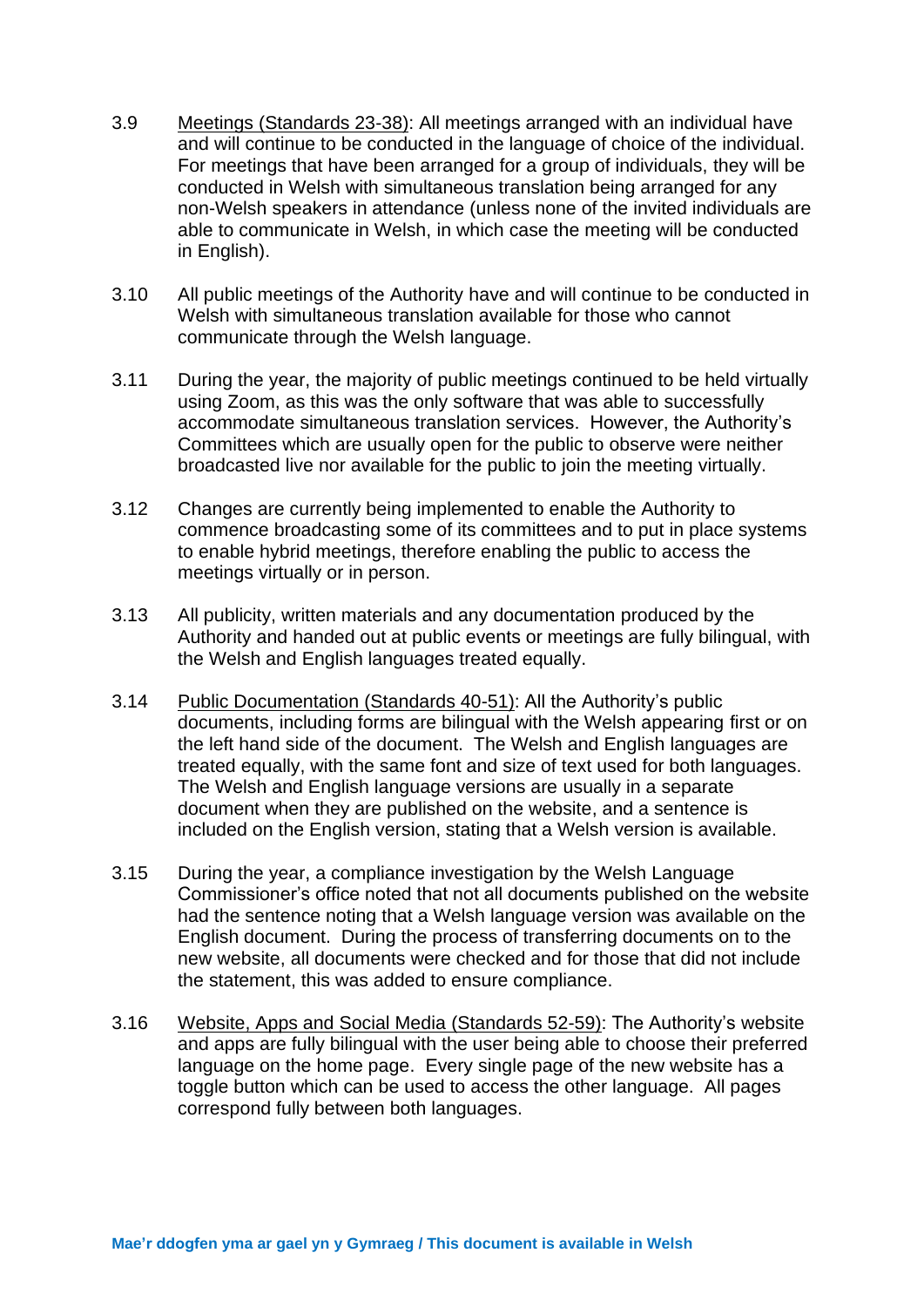- 3.17 During the year, a compliance investigation by the Welsh Language Commissioner's Office noted that on the recruitment pages on the website, there were 2 headings in English on the Welsh pages. The problem was quickly rectified with the website company.
- 3.18 The Authority has corresponding Welsh and English versions of twitter accounts and a bilingual version of Facebook. All messages from the Authority are replicated identically on the Welsh and English versions of the various social media sites, or bilingually in some instances. Any messages received in Welsh through social media are always answered in Welsh.
- 3.19 All the Authority's pay and display machines in the car parks are able to provide the service in Welsh and English. On older machines, the initial screen displays a language choice before proceeding whilst newer machines change language every 3 seconds.
- 3.20 Since the summer of 2020, Eryri (Snowdonia) has experienced unprecedented numbers of visitors, which caused public safety problems around irresponsible parking experienced around Yr Wyddfa. Following a pre-book parking pilot for a few weeks at Pen y Pass in August 2020, a 1 year contract was signed with Just Park to trial a sustainable solution for the longer term. Despite assurances of being able to supply a Welsh and English service, the system was not fully bilingual and a formal complaint was submitted to the Welsh Language Commissioner in early April 2021.
- 3.21 On the 15<sup>th</sup> of October 2021, the Commissioner issued a Decision Notice which concluded that the Authority was in breach of the Welsh Language Standards 50, 52 and 56.
- 3.22 The Authority was asked to produce an Acton Plan detailing how it would ensure compliance and was given a year to comply.
- 3.23 A bilingual pre-booking system was put in place in time for the Easter holidays in April 2022.
- 3.24 Signs (Standards 61-63): All signs erected by the Authority are fully bilingual, with the Welsh appearing first or on the left hand side. The Welsh and English languages are treated equally, with the same font and size of text used for both languages.
- 3.25 Reception Services (Standards 64-68): As previously stated all staff who work at the main reception areas or at Information Centres are fully bilingual. Each reception has the 'Iaith Gwaith' logo on display to indicate that a Welsh service is available and all reception staff have been given 'laith Gwaith' badges.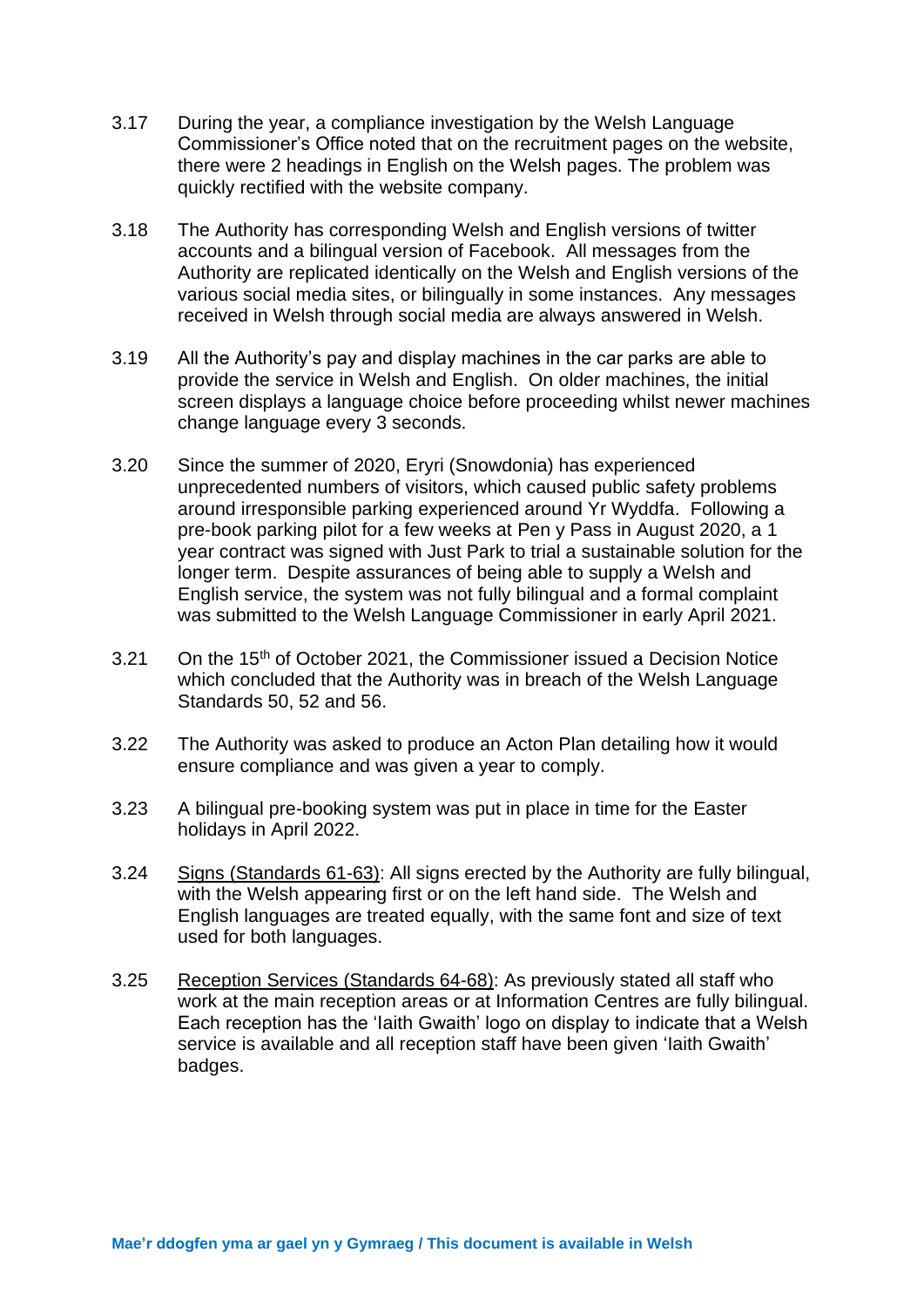- 3.26 Official Notices (Standards 69-70): When the Authority publishes or displays an Official Notice they are always fully bilingual, with the Welsh appearing first or on the left hand side. The Welsh and English languages are treated equally, with the same font and size of text used for both languages.
- 3.27 Grant Schemes (Standards 71-75): The Authority has several grant schemes, namely
	- Snowdonia Partnership Fund;
	- Grants for the repair of listed buildings at risk in Snowdonia;
	- Building grants in Dolgellau through the Dolgellau Townscape Heritage Initiative;
	- Cronfa Cymunedol y Carneddau which is funded by the National Heritage Lottery Fund; and
	- Celtic Rainforest Fund which is funded by the EU LIFE.
- 3.28 For each of the grant schemes, all documentation including application forms and guidance notes are fully bilingual, and correspondence is carried out in the language of choice of the applicant or bilingually.
- 3.29 In addition, for those grants which are for community based projects, events and activities; conditions are set upon the grant to ensure that all activities and documentation funded by the grants are fully bilingual.
- 3.30 Although these measures have been in place for years, the Welsh Language Standards require that we have a formal Policy on Awarding Grant in relation to the Welsh language implications. To ensure compliance with the relevant Standard, a formal Policy on Awarding Grants was developed and adopted during the year.
- 3.31 All staff who have responsibility over administrating grant schemes have been advised of the new policy and understand how to implement it.
- 3.32 Contract Tenders (Safonau 76-80): All Public Notices for Invitations to Tender or to Express an Interest are produced bilingually and usually published on the Authority's website. They are also published on the Sell2Wales website bilingually.
- 3.33 All submissions received in Welsh have been processed and treated in the same way as submission in English, and correspondence is carried out in the language of choice of the applicant or bilingually.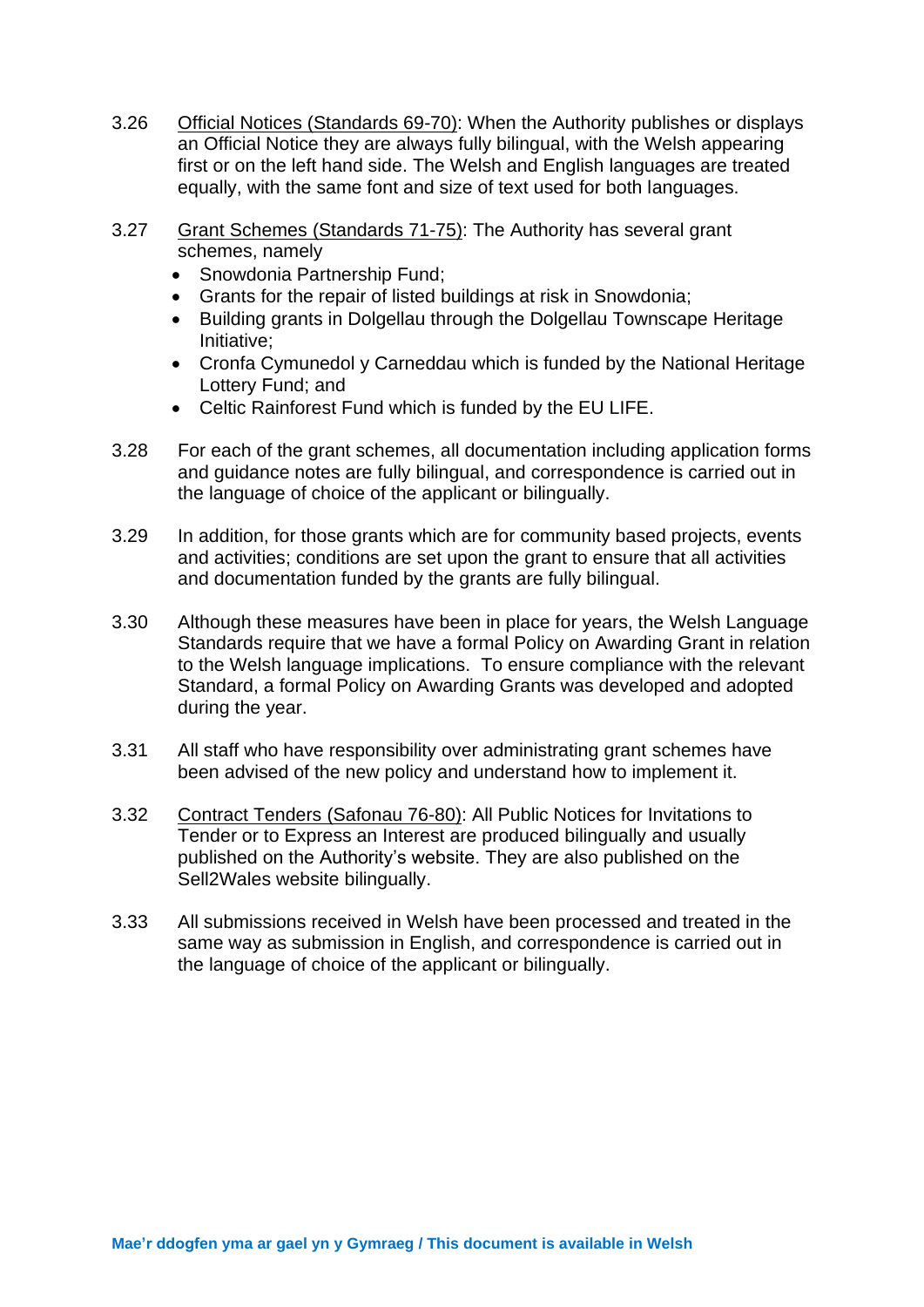- 3.34 Corporate Identity and Promoting Services (Standards 81-83): The Authority's corporate identity has been fully bilingual since its inception, with the Welsh and English language being treated on the basis of equality. Any future changes or rebranding of the corporate identity will always adhere to this founding principle.
- 3.35 The Authority does not provide the same services separately in Welsh and English, but rather offers a bilingual service with one point of contact. The promotion of any services is therefore done bilingually in line with the Authority's corporate identity, ensuring that the Welsh and English language is treated on the basis of equality.
- 3.36 Education Courses (Standards 84-86): Until March 2020, Plas Tan y Bwlch the Authority's Study Centre, offered public education courses, which were subject to an assessment of the need for the courses to be offered through the medium of Welsh.
- 3.37 Since the start of the Covid-19 pandemic, the running of day and residential courses has ceased. Commercial activity at the Centre currently extends to Bed & Breakfast accommodation and third party events only.
- 3.38 Public Address System (Standard 87): The Authority currently does not have any public address systems in place across its buildings.
- 3.39 Complaints relating to Complying with the Service Delivery Standards During the year 1 complaint was received relating to the way in which the Authority complied with the Service Delivery Standards. That complaint related to the pre-book parking system in place through the Authority's website. Details have been included under 3.20 – 3.23.

#### **4. Policy Making Standards**

- 4.1 Policy Formulation and Associated Consultation (Standards 88-93): With every new policy\* that is developed (or if a present policy is revised and updated) an Equality and Welsh Language Impact Assessment screening process is undertaken as part of the process. This integrated assessment process has this year been extended to include the socio-economic duty. *\*Policy is defined in its wider context to include plans and strategies*
- 4.2 The screening process will determine if the proposed policy will or is likely to have a negative effect on the Welsh language or the ability of people to use the Welsh language. The assessment will also identify the potential for the proposed policy to have a positive effect on the language either through its use or through its promotion.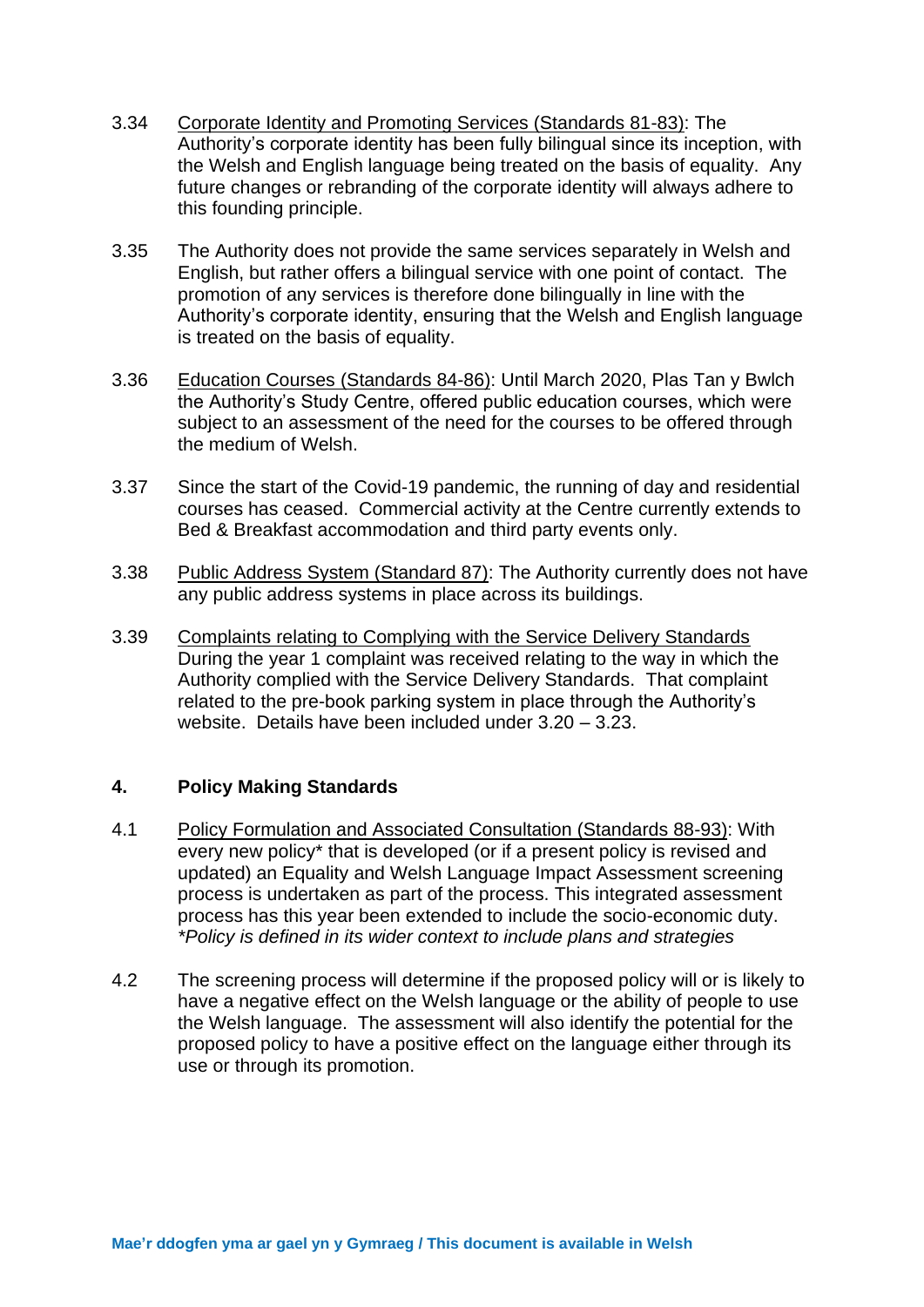- 4.3 If the proposed policy goes out to public consultation, the responses received through the consultation will be taken into account in full when undertaking the impact assessment. Members of the Authority will also have an opportunity to scrutinise the proposed policy at various points through the process. If a negative impact were to be identified, a fully equality impact assessment would take place to identify mitigation measures required and to decide whether to proceed with the policy.
- 4.4 During a compliance investigation, the Welsh Language Commissioner's office noted that not all the Authority's consultation documents from the Planning Policy service included the required wording which specifically asks about the potential effect that particular policy could have on the Welsh language or the ability to use the Welsh language.
- 4.5 As a result, the requirements under the Standards were discussed and made clear to Planning Policy staff. In addition, a Guidance Document was produced which outlined the requirements and which gave examples of appropriate wording to use in different consultation documents, which has been circulated to all services within the Authority.
- 4.6 Awarding Grants and Commissioning Research and Projects (Standards 94- 97): The requirement to take into consideration the effect (both positive or negative) on the Welsh language has been fully integrated into Cronfa Eryri, the new commissioning fund. Additional conditions on the use and the promotion of Welsh, and to ensure equality for the Welsh language will continue to be part of the fund's requirements.
- 4.7 During the year, research was commissioned from Cronfa Eryri on one of Eryri's (Snowdonia) special qualities, namely Tranquillity and Solitude. A survey was undertaken with residents of the National Park to seek their views. The survey respondents were able to undertake the survey through Welsh or English.
- 4.8 The research gathered the views of residents on many aspects surrounding this special quality. Many residents raised concerns around second home owners and the effect visitors have on our culture and language. The research outcomes will be used as part of ongoing work to realise the vision of Cynllun Eryri.
- 4.9 Complaints relating to Complying with the Policy Making Standards During the year no complaints were received relating to the way in which the Authority complied with the Policy Making Standards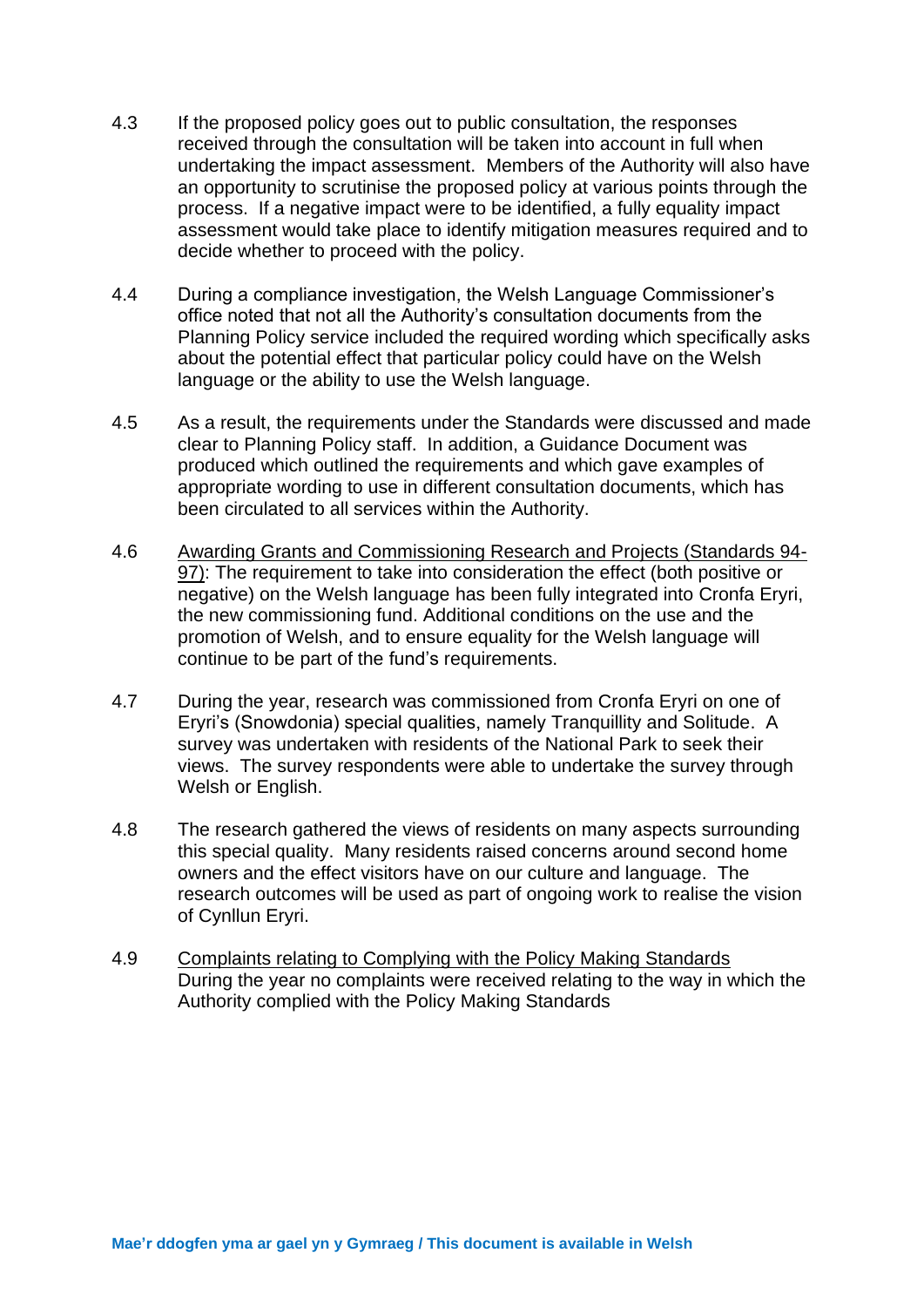#### **5. Operational Standards**

- 5.1 On the 31<sup>st</sup> of March 2022, the Authority employed 142 staff of which 136 are fully bilingual, representing 95.7%.
- 5.2 Using Welsh internally (Standard 98): Since its inception, the Authority has established through custom and practice that the main language of internal communications is Welsh, with English being used as required. Staff are aware that any general written communication directed at all staff (such as emails) are to be produced bilingually.
- 5.3 Staff Documentation (Standards 99-104): The Authority has a fully bilingual policy in place for all personnel matters. This means that all documentation relating to the employment of an individual is produced bilingually as standard and given to all staff members. Any correspondence that is sent out periodically from the personnel service to individual staff members is also produced bilingually.
- 5.4 Personnel Policies (Standards 105-111): All personnel policies are produced bilingually as standard.
- 5.5 Grievance and Disciplinary Procedures (Standards 112-119): Staff are welcome to correspond in the language of their choice. Both Welsh and English are treated equally and there would be no delay in responding to correspondence received in either language. Disciplinary or appeal hearings are all conducted in the language of choice of the staff member, as well as all related documentation and correspondence.
- 5.6 Computer Software (Standard 120): Every staff computer and laptop has Cysgliad installed for checking spelling and grammar in Welsh, as standard.
- 5.7 Staff and Members Intranet (Standards 121-126): Currently, the new website which was launched in April 2022 does not have a Staff and Members intranet.
- 5.8 Skills Assessment (Standard 127): Data from the staff skills assessment is set out in Appendix 1.
- 5.9 Training (Standards 128-133): General training courses are always provided in Welsh where possible. During 2022-23, no members of staff attended a course entirely through Welsh.
- 5.10 Employees who cannot fully communicate in Welsh are encouraged to attend Welsh language courses and training, which can be undertaken in work time. One member of staff attended Welsh / Improving Welsh courses during the year.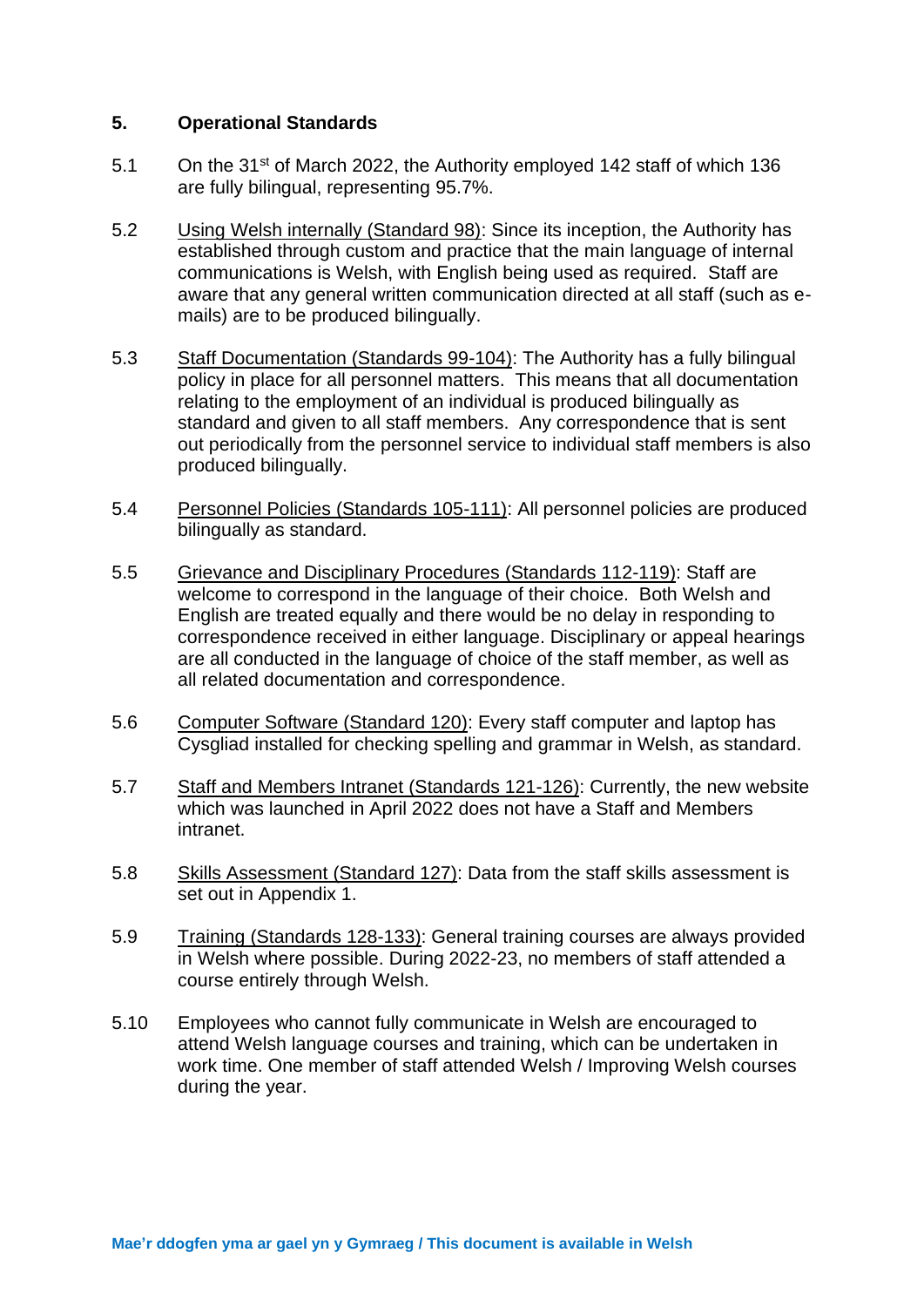- 5.11 E-mail Signatures and Contact Details (Standards 134-135): The Authority uses the 'Iaith Gwaith' badge for Welsh language speakers and learners to place within their e-mail signature. All contact details provided as part of an e-mail signature are fully bilingual, as required in the Authority's 'Clear Communications' booklet, the guide for staff on customer service standards and house style.
- 5.12 Vacant Posts and Recruitment (Standards 136-140): During 2021-22, 35 vacant posts were advertised. Of these, all 35 were classed as Welsh essential.
- 5.13 A Welsh language skills framework was developed at the start of 2020, which classifies the required skill level for each post from 0 to 5+ in for categories, namely listening, speaking, reading and writing. Each Head of Service now scores each vacant post, with the scoring being moderated by the Head of Administration and Customer Care, before receiving final approval from the Management Team. Applicants are now aware before applying, the exact skill level required for the position.
- 5.14 All recruitment advertisements are advertised in Welsh. The Authority uses Webrecruits to accept and process applications, which allows applicants to submit their applications online. All documentation is available bilingually e.g. application form, job description, person specification and equality monitoring form. Job interviews are conducted in Welsh.
- 5.15 The Webrecruits system sends out an e-mail to job applicants if they have been unsuccessful in their application and have not been selected for interview. This e-mail is in Welsh and English. Letters or e-mails sent to job applicants informing them of the outcome of their interview are sent out in Welsh only or bilingually.
- 5.16 Internal Signage and Announcements (Standards 141-144): All signs erected by the Authority are fully bilingual, with the Welsh appearing first or on the left hand side. The Welsh and English languages are treated equally, with the same font and size of text used for both languages. The Authority doesn't currently have an internal address system.
- 5.17 Complaints relating to Complying with the Operational Standards During the year no complaints were received relating to the way in which the Authority complied with the Operational Standards.

#### **6. Promotion Standards**

6.1 Promoting the Welsh Language (Standards 145-146): During 2016/17 a Strategy for Promoting the Welsh Language was adopted by the Authority. The strategy includes a target of 'an increase of 2% of Snowdonia National Park's population which can speak Welsh by 2021'.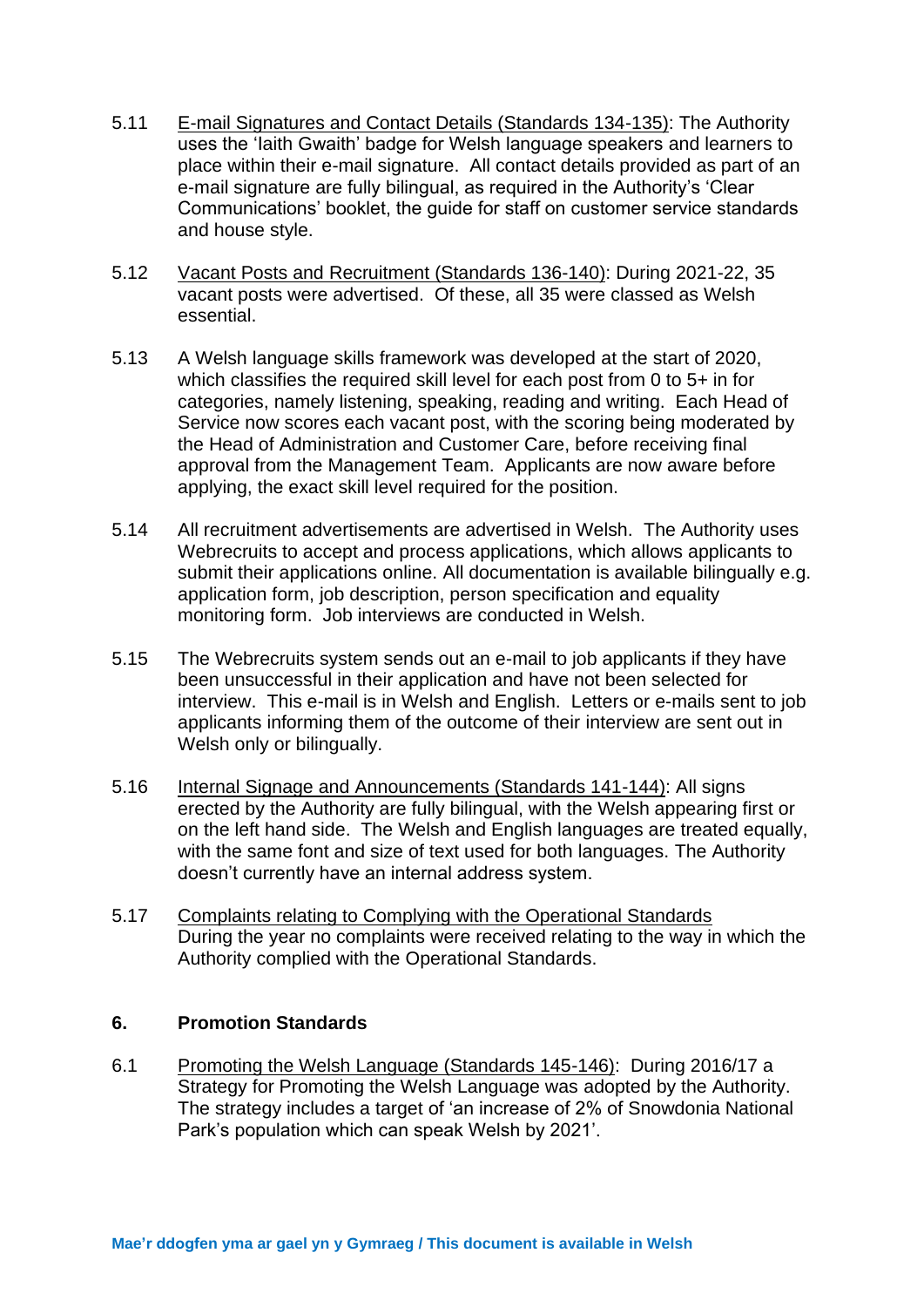- 6.2 In November 2021, the Authority published a report assessing the outcome of the Promotion Strategy. Without the release of the 2021 Census data on the numbers of Welsh speakers, it has not been possible to assess whether the Authority has reached its target of increasing the number of Welsh speakers within the National Park by 2%.
- 6.3 Work has commenced on developing a new Strategy, although the work of promoting the Welsh language continues as always to be an integral part of the daily work of the Authority.

#### **7. Record Keeping and Supplementary Standards**

- 7.1 Keeping Records of Compliance with the Standards (Standards 147-176): A document titled 'Snowdonia National Park Authority Welsh Language Standards' has been produced, which is available in the Authority's offices and on the website. The document outlines all the Standards that the Authority is subject to and sets out how members of the public can make a complaint about the Authority's compliance with the Standards or any aspect of the Welsh language service offered by the Authority.
- 7.2 The Authority has kept records of how it complies with the Standards in accordance with the requirements of the Welsh Language Commissioner.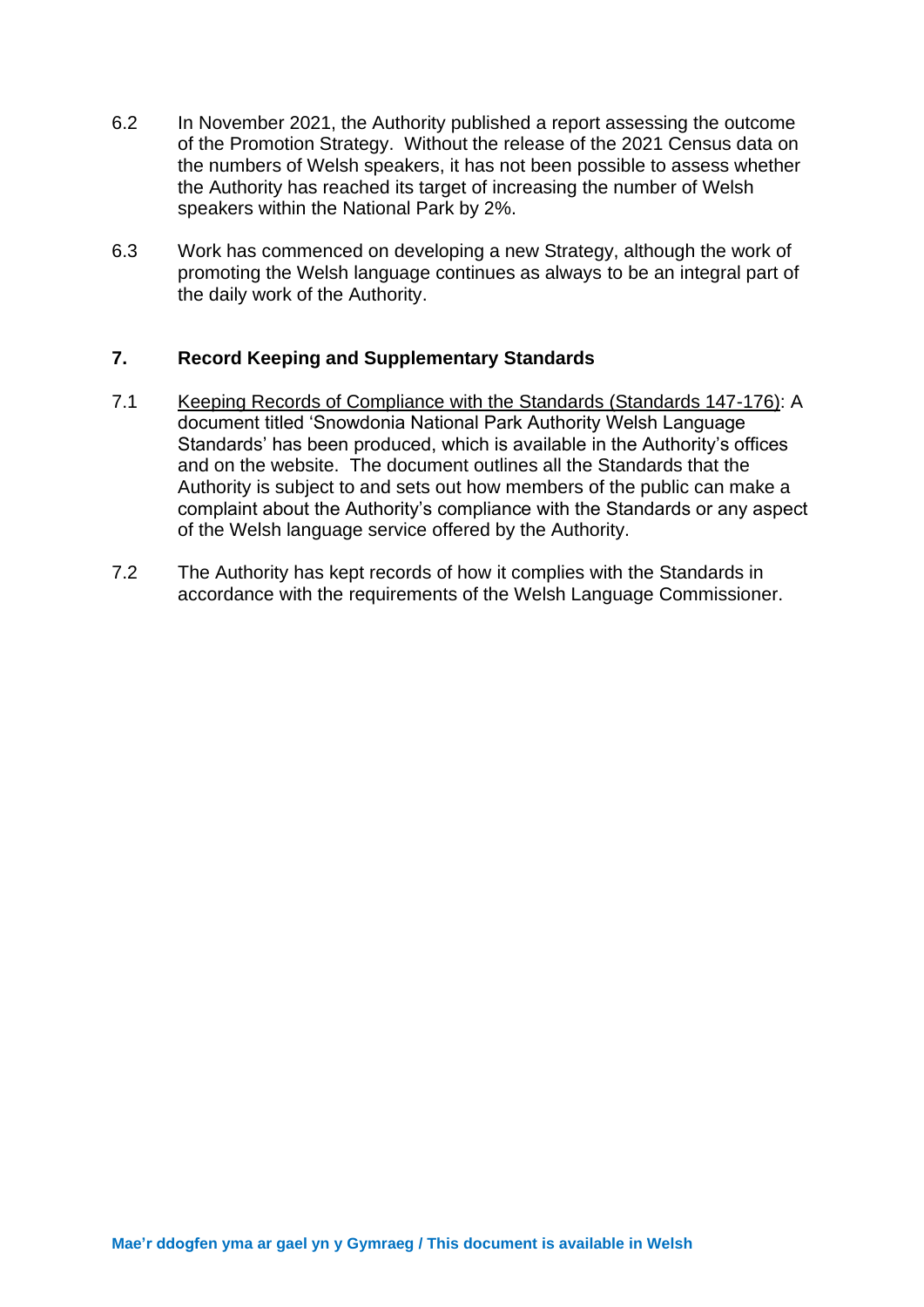# **APPENDIX 1**

# **1. Staff Skill Levels - Overview**

| The number and % of staff within the Authority's services which are able to<br>speak Welsh according to directorate |              |                                    |            |
|---------------------------------------------------------------------------------------------------------------------|--------------|------------------------------------|------------|
|                                                                                                                     | No. of Staff | No. of<br>Welsh<br><b>Speakers</b> | %          |
| Corporate<br><b>Planning and Land Management</b>                                                                    | 92<br>49     | 90<br>45                           | 98%<br>92% |

| The number and % of staff within the Authority's services which are able to<br>speak Welsh according to post grade |                     |                                    |                             |
|--------------------------------------------------------------------------------------------------------------------|---------------------|------------------------------------|-----------------------------|
|                                                                                                                    | No. of Staff        | No. of<br>Welsh<br><b>Speakers</b> | $\frac{0}{0}$               |
| <b>Management Team</b><br><b>Heads of Service</b><br>Grade 7+<br>Up to Grade 6                                     | 3<br>10<br>57<br>71 | 3<br>9<br>53<br>70                 | 100%<br>90%<br>93%<br>98.6% |

| The number and % of staff within the Authority's services which are able to<br>speak Welsh according to workplace |                      |                                    |                            |
|-------------------------------------------------------------------------------------------------------------------|----------------------|------------------------------------|----------------------------|
|                                                                                                                   | No. of Staff         | No. of<br>Welsh<br><b>Speakers</b> | $\frac{0}{0}$              |
| <b>Head Office</b><br><b>Information Centres</b><br><b>External Staff</b><br>Plas Tan y Bwlch                     | 87<br>10<br>31<br>13 | 82<br>10<br>31<br>12               | 94%<br>100%<br>100%<br>92% |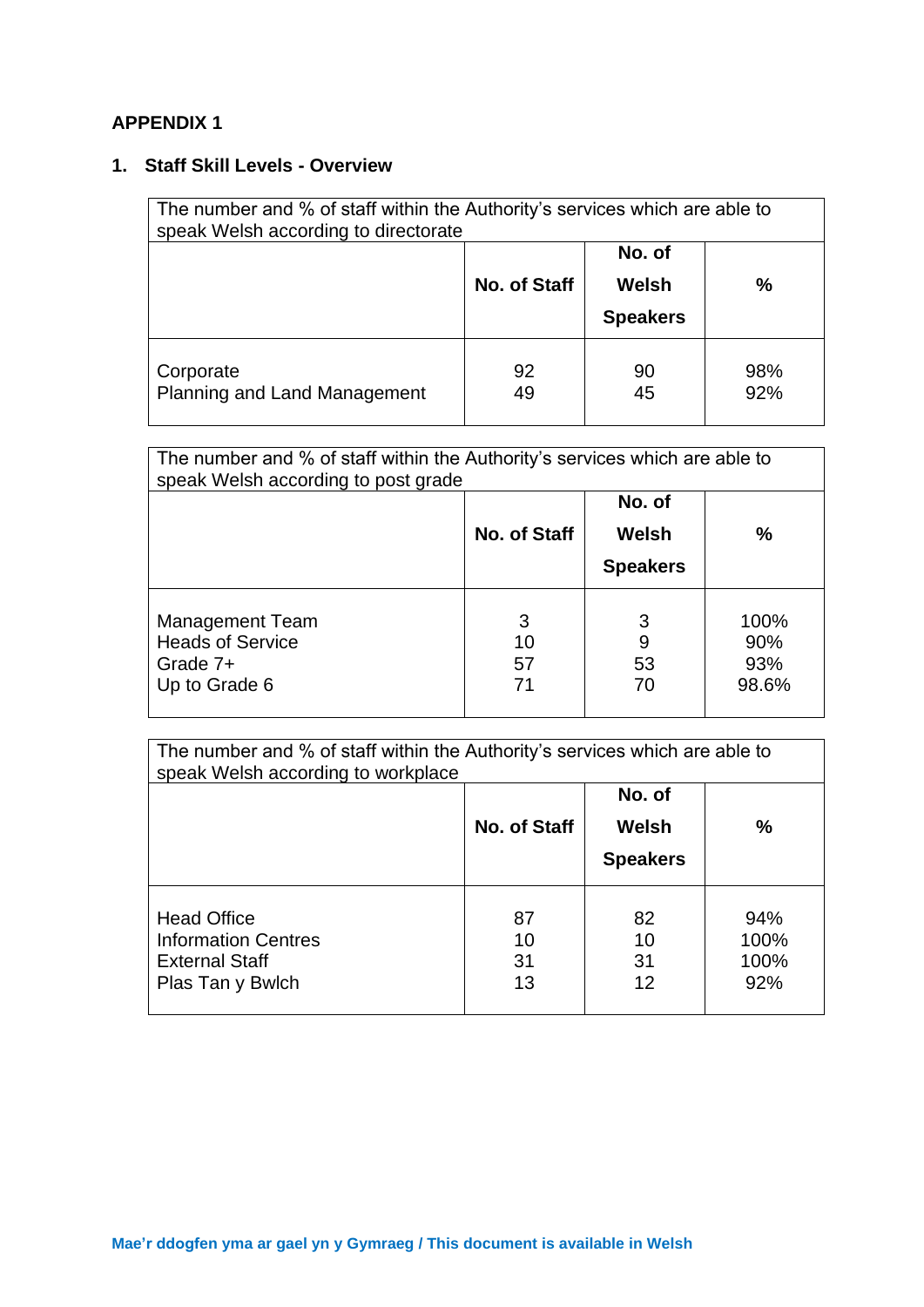# **2. Staff Skill Levels by Service**

# **Corporate Directorate**

| The number and % of staff within the service which are able to speak Welsh |                  |                 |      |
|----------------------------------------------------------------------------|------------------|-----------------|------|
| <b>Section</b>                                                             | No. of<br>No. of |                 | %    |
|                                                                            | <b>Staff</b>     | <b>Welsh</b>    |      |
|                                                                            |                  | <b>Speakers</b> |      |
| <b>Management Team</b>                                                     | $\overline{2}$   | 2               | 100% |
| Finance                                                                    | 5                | 5               | 100% |
| Personnel                                                                  | 1                | 1               | 100% |
| Administration                                                             | 12               | 12              | 100% |
| <b>Information Systems</b>                                                 | 5                | $\overline{4}$  | 80%  |
| Property                                                                   | 4                | 4               | 100% |
| Legal                                                                      | 1                | 1               | 100% |
| Engagement                                                                 | 25               | 25              | 100% |
| Plas Tan y Bwlch                                                           | 13               | 12              | 92%  |
| Wardens                                                                    | 24               | 24              | 100% |
|                                                                            |                  |                 |      |

| Number and % of staff within the service, by post grades, which are able to<br>speak Welsh |              |                 |      |
|--------------------------------------------------------------------------------------------|--------------|-----------------|------|
| <b>Section</b>                                                                             | No. of       | No. of          | $\%$ |
|                                                                                            | <b>Staff</b> | Welsh           |      |
|                                                                                            |              | <b>Speakers</b> |      |
| <b>Chief Executive</b>                                                                     | 1            | 1               | 100% |
| <b>Director</b>                                                                            | 1            | 1               | 100% |
| <b>Heads of Service</b>                                                                    | 7            | 7               | 100% |
| Grade 7+                                                                                   | 30           | 29              | 97%  |
| Up to Grade 6                                                                              | 53           | 52              | 98%  |